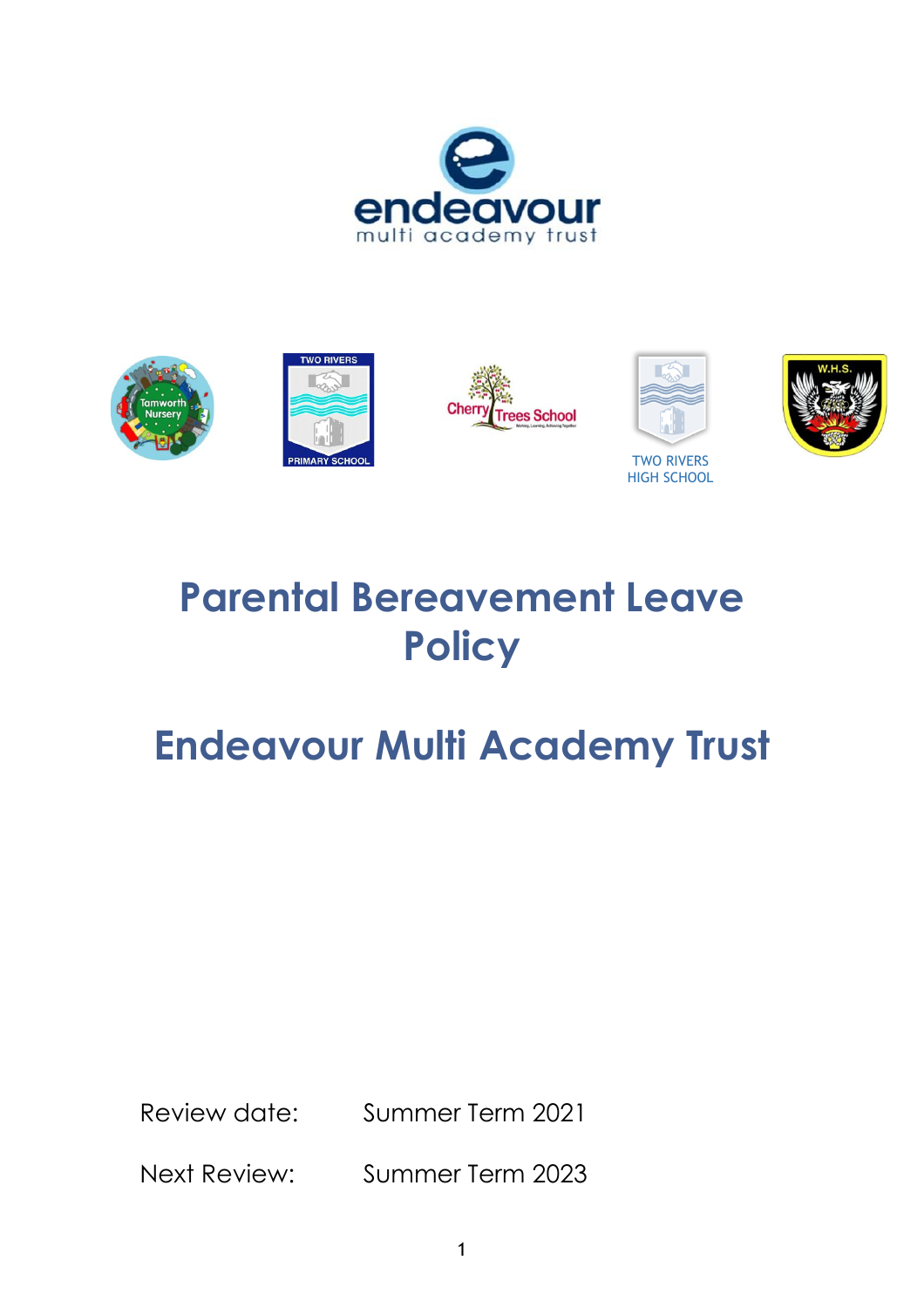## **Scope of policy**

As a Trust we are committed to supporting employees, particularly during difficult life events, such as the loss of a child or children. Following the introduction of the Parental Bereavement Leave Regulations on  $6<sup>th</sup>$  April 2020, this policy set our commitment to supporting bereaved parents.

Any reference to 'the Trust' refers to Endeavour Multi Academy Trust. The 'appropriate level of authority' should be determined according to the Trust's decision making structure. This policy applies to employees of the Trust, referred to in this policy as employees.

### **Policy Statement**

This policy applies to employees including temporary, fixed term staff, and apprentices regardless of length of service (unless otherwise specified in the relevant section of the document) who have suffered the loss of a child or children (under the age of 18) on or after 6th April 2020. The policy also applies to parents who suffer a stillbirth after 24 weeks of pregnancy.

This procedure does not form part of your contract of employment and may be varied from time to time. The procedure does not apply once you have left the organisation.

#### **Responsibilities**

Any reference to 'the Trust' refers to Endeavour Multi Academy Trust. The appropriate level of authority will be determined according to the Trust's decision-making structure.

#### **Accountabilities**

The Executive Headteacher/Headteacher is accountable for ensuring that managers are trained to implement this policy, understanding the entitlements and have the appropriate skills to manage sensitive conversations during an employee's time of grief.

### **Guiding Principles**

The following guiding principles will apply:

**Equitable and Fair** – We are committed to equality and diversity and will make reasonable adjustments to the application of this policy and procedure in line with our equal opportunities commitment.

**Consistent and Objective** – All managers have a duty to ensure that they and all of the colleagues they are responsible for are aware of, and comply with, the organisation's policies and procedures.

**Wellbeing –** We are committed to ensuring that employees are supported and can access policy provision which provides them with appropriate time away from the workplace when needed.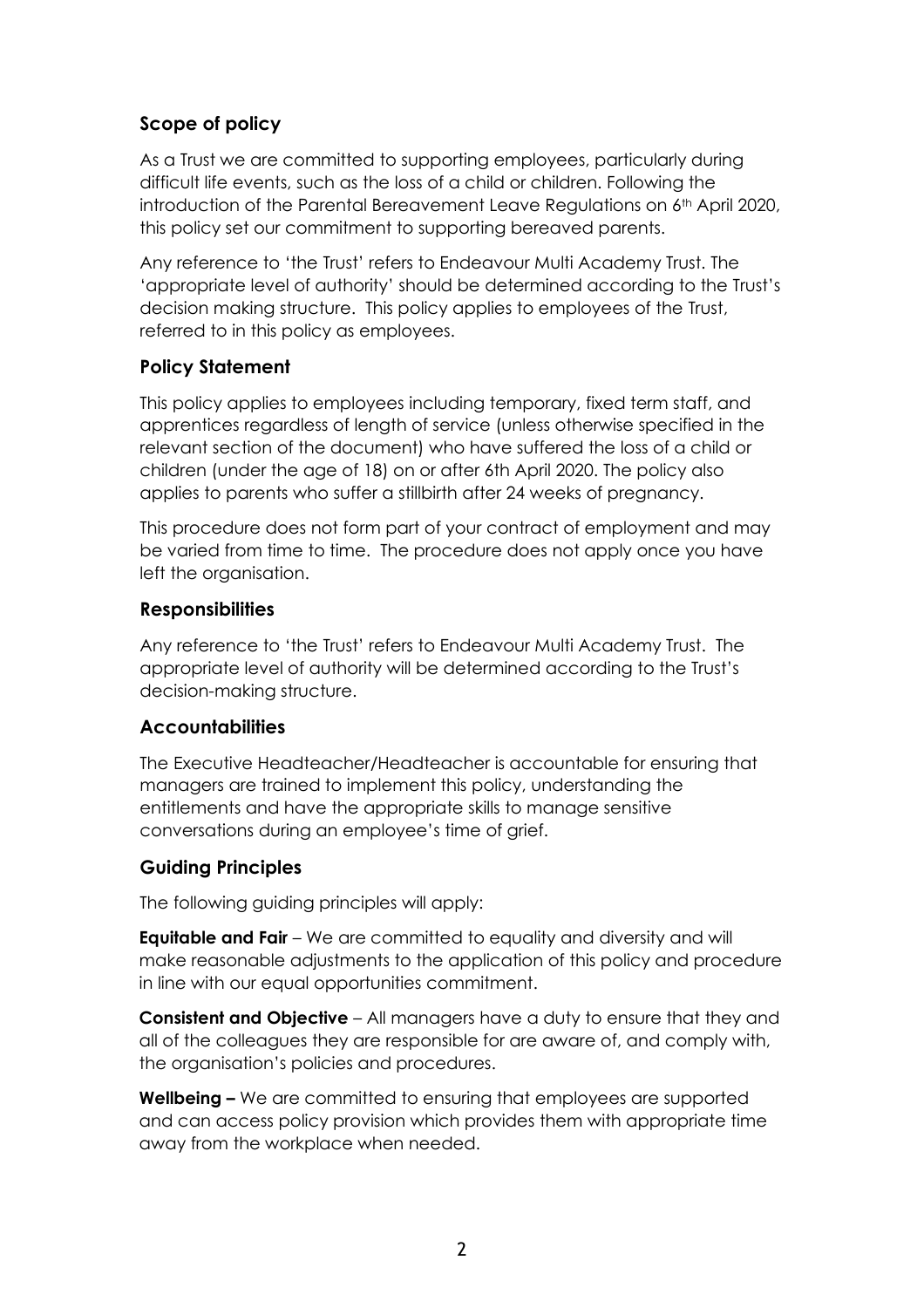### **Link with Other Policies and Procedures**

**Time off Policy** – other time off provision may also be applicable to your circumstances e.g. compassionate leave.

**Managing Attendance at Work Policy** - Where you are absent due to sickness during a time of bereavement, the Managing Attendance at Work procedure will apply as normal.

As appropriate we may arrange for you to see Occupational Health to assess your fitness for work and understand how best to support you on your return to work. We may also discuss access to counselling services if that will help you.

You can also self-refer to both Occupational Health and the counselling service.

## **Eligibility**

Regardless of your length of service, you can take parental bereavement leave if at the time of the child's death, you are:

- a) the child's parent
- b) adopter of a child providing the placement has not been disrupted
- c) the 'intended parent' having applied, or intended to apply during the period of 6 months beginning with the day of the child's birth for a relevant parental order
- d) 'parent in fact' where for a continuous period of at least four weeks ending with the day the child dies, you have been living with the child and had day to day responsibility for the child. You are not a 'parent in fact' if:
- The parent of the child or any individual with responsibility for the child lives with you; or
- You have been paid to look after the child
- e) partner of the parent, whether of a different sex or the same sex, who lives with the child in an enduring family relationship but you are not a relative. A relative (full blood or half blood) is defined as parent, grandparent, sister, brother, aunt or uncle.

### **Amount of Parental Bereavement Leave**

The minimum amount of parental bereavement leave that may be taken is one week; leave cannot be taken as individual days. You may take either one or two week's leave at any time within the period of 56 weeks beginning on the date of the child's death. This entitlement applies to each child that dies.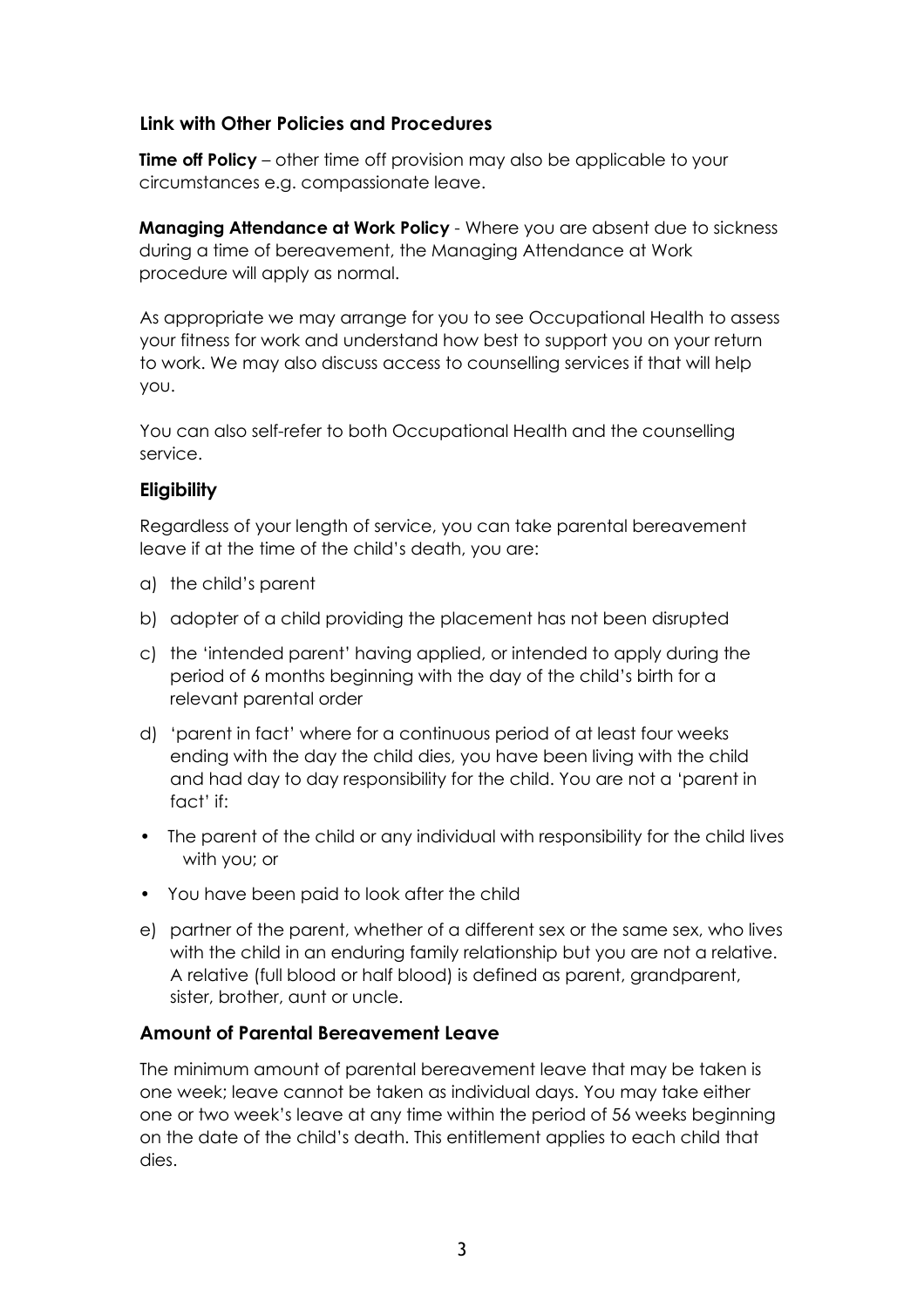If you take two weeks' leave, the weeks do not have to be consecutive.

#### **Taking Parental Bereavement Leave**

You must provide notice to take parental bereavement leave which includes the following information:

- Date of child's death:
- Date on which you intend parental bereavement leave to commence; and
- Whether you are taking one or two weeks.

If you begin parental bereavement leave within 56 days beginning with the date of the child's death, notice must be provided:

- Before commencing work on the first day of absence for parental bereavement leave in that week; or
- As soon as is reasonably practicable

Notice can be in the form of a phone call or email to your line manager.

If you begin parental bereavement leave after 56 days of the child's death (but within 56 weeks), you must give at least one week's notice of your intention to take parental bereavement leave.

### **Cancelling Parental Bereavement Leave**

If you have asked to begin parental bereavement leave within the first 56 days of the date of the child's death, you can cancel the leave, as long as you inform your line manager before the commencement of the parental bereavement leave.

If you have asked to begin parental bereavement leave more than 56 days after the child's death, you can cancel the leave by giving your line manager at least one week's notice.

You cannot cancel parental bereavement leave that has already commenced.

### **Commencement of Other Statutory Leave**

If you have commenced a period of parental bereavement leave and before it is due to end, you begin another period of statutory leave e.g. maternity or paternity leave, the parental bereavement leave ends immediately before the start of the other period of statutory leave. Any remaining entitlement to parental bereavement leave may be taken:

- After the end of the other statutory period of leave (but within the permitted period for bereavement leave); and
- Must be taken in a single consecutive period.

You should inform your line manager when you intend to take the remaining period of parental bereavement leave giving notice as set out in the section,